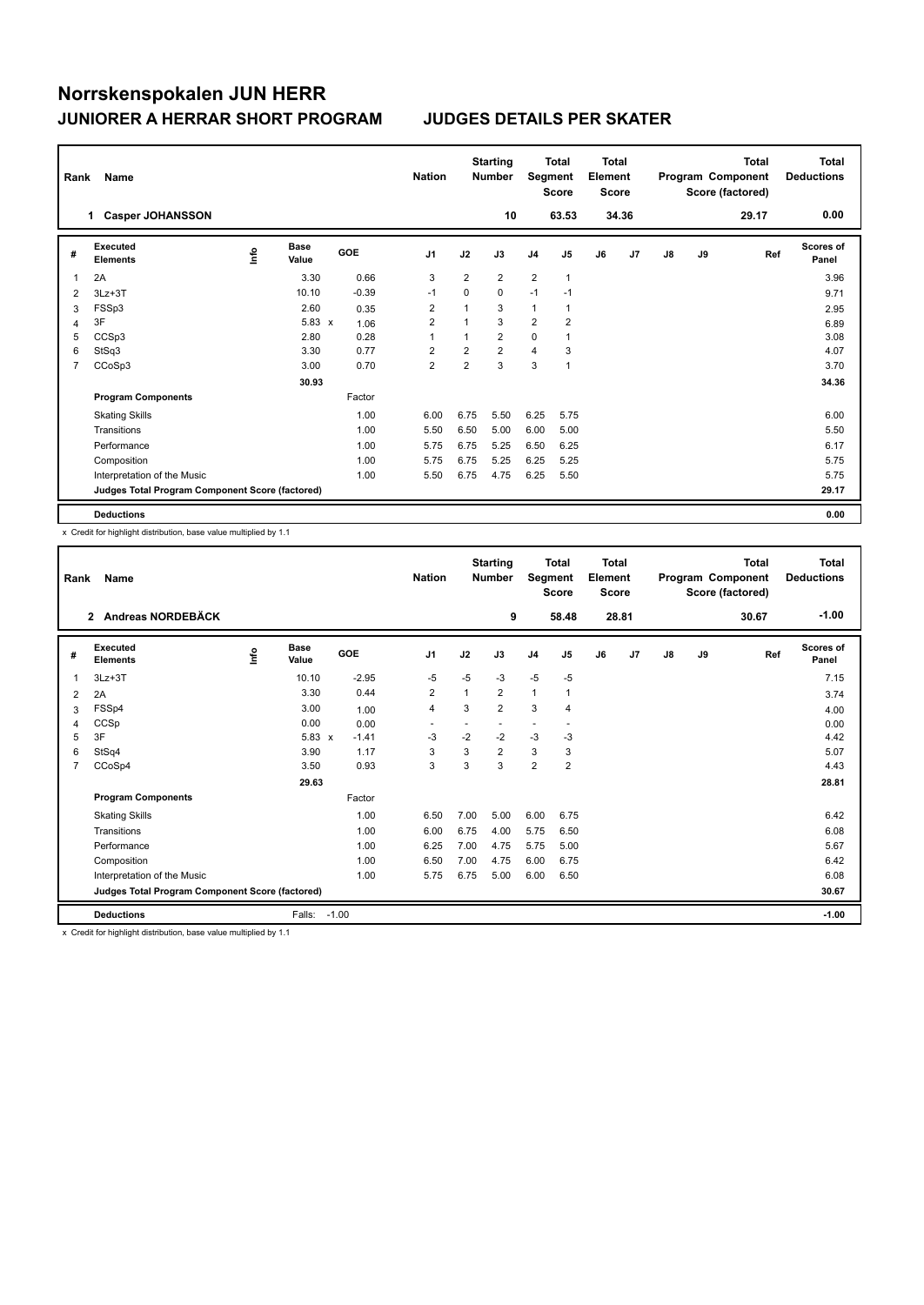| Rank | Name                                            |      |                      |            | <b>Nation</b>           |                | <b>Starting</b><br><b>Number</b> |                | Total<br>Segment<br><b>Score</b> | <b>Total</b><br>Element<br><b>Score</b> |       |               |    | <b>Total</b><br>Program Component<br>Score (factored) | <b>Total</b><br><b>Deductions</b> |
|------|-------------------------------------------------|------|----------------------|------------|-------------------------|----------------|----------------------------------|----------------|----------------------------------|-----------------------------------------|-------|---------------|----|-------------------------------------------------------|-----------------------------------|
|      | <b>Jonathan EGYPTSON</b><br>3                   |      |                      |            |                         |                | 2                                |                | 53.33                            |                                         | 27.49 |               |    | 25.84                                                 | 0.00                              |
| #    | <b>Executed</b><br><b>Elements</b>              | lnfo | <b>Base</b><br>Value | <b>GOE</b> | J <sub>1</sub>          | J2             | J3                               | J <sub>4</sub> | J5                               | J6                                      | J7    | $\mathsf{J}8$ | J9 | Ref                                                   | Scores of<br>Panel                |
| 1    | $2S+3T$                                         |      | 5.50                 | $-1.26$    | $-3$                    | $-2$           | $-4$                             | $-4$           | $-1$                             |                                         |       |               |    |                                                       | 4.24                              |
| 2    | CCSp3                                           |      | 2.80                 | 0.56       | 3                       | $\overline{2}$ | $\overline{2}$                   | $\overline{2}$ | $\overline{2}$                   |                                         |       |               |    |                                                       | 3.36                              |
| 3    | 3F                                              |      | 5.30                 | 0.53       | 1                       |                | 2                                | 1              |                                  |                                         |       |               |    |                                                       | 5.83                              |
| 4    | 2A                                              |      | $3.63 \times$        | 0.55       | $\overline{\mathbf{c}}$ | 1              | $\overline{2}$                   | 0              | $\overline{2}$                   |                                         |       |               |    |                                                       | 4.18                              |
| 5    | FSSp2                                           |      | 2.30                 | 0.38       | $\overline{2}$          | $\overline{2}$ | $\Omega$                         | $\mathbf{1}$   | $\overline{2}$                   |                                         |       |               |    |                                                       | 2.68                              |
| 6    | CCoSp4                                          |      | 3.50                 | 0.58       | $\overline{2}$          | 1              | $\mathbf{1}$                     | $\overline{2}$ | $\overline{2}$                   |                                         |       |               |    |                                                       | 4.08                              |
| 7    | StSq2                                           |      | 2.60                 | 0.52       | 3                       | $\overline{2}$ | $\overline{2}$                   | $\overline{2}$ | $\overline{\mathbf{c}}$          |                                         |       |               |    |                                                       | 3.12                              |
|      |                                                 |      | 25.63                |            |                         |                |                                  |                |                                  |                                         |       |               |    |                                                       | 27.49                             |
|      | <b>Program Components</b>                       |      |                      | Factor     |                         |                |                                  |                |                                  |                                         |       |               |    |                                                       |                                   |
|      | <b>Skating Skills</b>                           |      |                      | 1.00       | 5.25                    | 5.50           | 4.75                             | 5.00           | 6.50                             |                                         |       |               |    |                                                       | 5.25                              |
|      | Transitions                                     |      |                      | 1.00       | 4.75                    | 5.00           | 4.00                             | 5.00           | 6.25                             |                                         |       |               |    |                                                       | 4.92                              |
|      | Performance                                     |      |                      | 1.00       | 5.00                    | 5.50           | 5.00                             | 5.25           | 6.00                             |                                         |       |               |    |                                                       | 5.25                              |
|      | Composition                                     |      |                      | 1.00       | 5.25                    | 5.50           | 4.75                             | 5.00           | 6.00                             |                                         |       |               |    |                                                       | 5.25                              |
|      | Interpretation of the Music                     |      |                      | 1.00       | 5.00                    | 5.25           | 5.00                             | 5.25           | 5.75                             |                                         |       |               |    |                                                       | 5.17                              |
|      | Judges Total Program Component Score (factored) |      |                      |            |                         |                |                                  |                |                                  |                                         |       |               |    |                                                       | 25.84                             |
|      | <b>Deductions</b>                               |      |                      |            |                         |                |                                  |                |                                  |                                         |       |               |    |                                                       | 0.00                              |

x Credit for highlight distribution, base value multiplied by 1.1

| Rank           | Name                                            |      |               |            | <b>Nation</b>  |                | <b>Starting</b><br><b>Number</b> | Segment        | <b>Total</b><br><b>Score</b> | Total<br>Element<br><b>Score</b> |       |               |    | <b>Total</b><br>Program Component<br>Score (factored) | <b>Total</b><br><b>Deductions</b> |
|----------------|-------------------------------------------------|------|---------------|------------|----------------|----------------|----------------------------------|----------------|------------------------------|----------------------------------|-------|---------------|----|-------------------------------------------------------|-----------------------------------|
|                | 4 Adam BJELKE                                   |      |               |            |                |                | $\overline{7}$                   |                | 39.51                        |                                  | 18.27 |               |    | 21.24                                                 | 0.00                              |
| #              | Executed<br><b>Elements</b>                     | lnfo | Base<br>Value | <b>GOE</b> | J <sub>1</sub> | J2             | J3                               | J <sub>4</sub> | J <sub>5</sub>               | J6                               | J7    | $\mathsf{J}8$ | J9 | Ref                                                   | Scores of<br>Panel                |
| 1              | $3S+2T$                                         |      | 5.60          | $-0.57$    | $-2$           | $-1$           | 0                                | $-2$           | $-1$                         |                                  |       |               |    |                                                       | 5.03                              |
| 2              | 2A                                              |      | 3.30          | 0.11       | 0              | $\Omega$       | 1                                | $\mathbf 0$    | $\mathbf{1}$                 |                                  |       |               |    |                                                       | 3.41                              |
| 3              | 2F                                              |      | 1.80          | 0.18       | 1              | 1              | 2                                | 1              | 0                            |                                  |       |               |    |                                                       | 1.98                              |
| 4              | CCSp                                            |      | 0.00          | 0.00       |                |                |                                  |                |                              |                                  |       |               |    |                                                       | 0.00                              |
| 5              | StSq2                                           |      | 2.60          | 0.43       | $\overline{2}$ | $\overline{2}$ | $\overline{2}$                   | $\mathbf{1}$   | 1                            |                                  |       |               |    |                                                       | 3.03                              |
| 6              | FSSp3                                           |      | 2.60          | $-0.26$    | $-1$           | $-2$           | $\Omega$                         | $-1$           | $-1$                         |                                  |       |               |    |                                                       | 2.34                              |
| $\overline{7}$ | CCoSp3V                                         |      | 2.25          | 0.23       | $\mathbf{1}$   | -1             | 1                                | $\mathbf{1}$   | 0                            |                                  |       |               |    |                                                       | 2.48                              |
|                |                                                 |      | 18.15         |            |                |                |                                  |                |                              |                                  |       |               |    |                                                       | 18.27                             |
|                | <b>Program Components</b>                       |      |               | Factor     |                |                |                                  |                |                              |                                  |       |               |    |                                                       |                                   |
|                | <b>Skating Skills</b>                           |      |               | 1.00       | 4.00           | 4.50           | 4.50                             | 4.50           | 4.25                         |                                  |       |               |    |                                                       | 4.42                              |
|                | Transitions                                     |      |               | 1.00       | 3.75           | 4.25           | 4.00                             | 4.25           | 4.00                         |                                  |       |               |    |                                                       | 4.08                              |
|                | Performance                                     |      |               | 1.00       | 4.25           | 4.50           | 4.00                             | 4.25           | 4.50                         |                                  |       |               |    |                                                       | 4.33                              |
|                | Composition                                     |      |               | 1.00       | 4.25           | 4.50           | 3.75                             | 4.25           | 4.50                         |                                  |       |               |    |                                                       | 4.33                              |
|                | Interpretation of the Music                     |      |               | 1.00       | 4.00           | 4.50           | 3.75                             | 4.00           | 4.25                         |                                  |       |               |    |                                                       | 4.08                              |
|                | Judges Total Program Component Score (factored) |      |               |            |                |                |                                  |                |                              |                                  |       |               |    |                                                       | 21.24                             |
|                | <b>Deductions</b>                               |      |               |            |                |                |                                  |                |                              |                                  |       |               |    |                                                       | 0.00                              |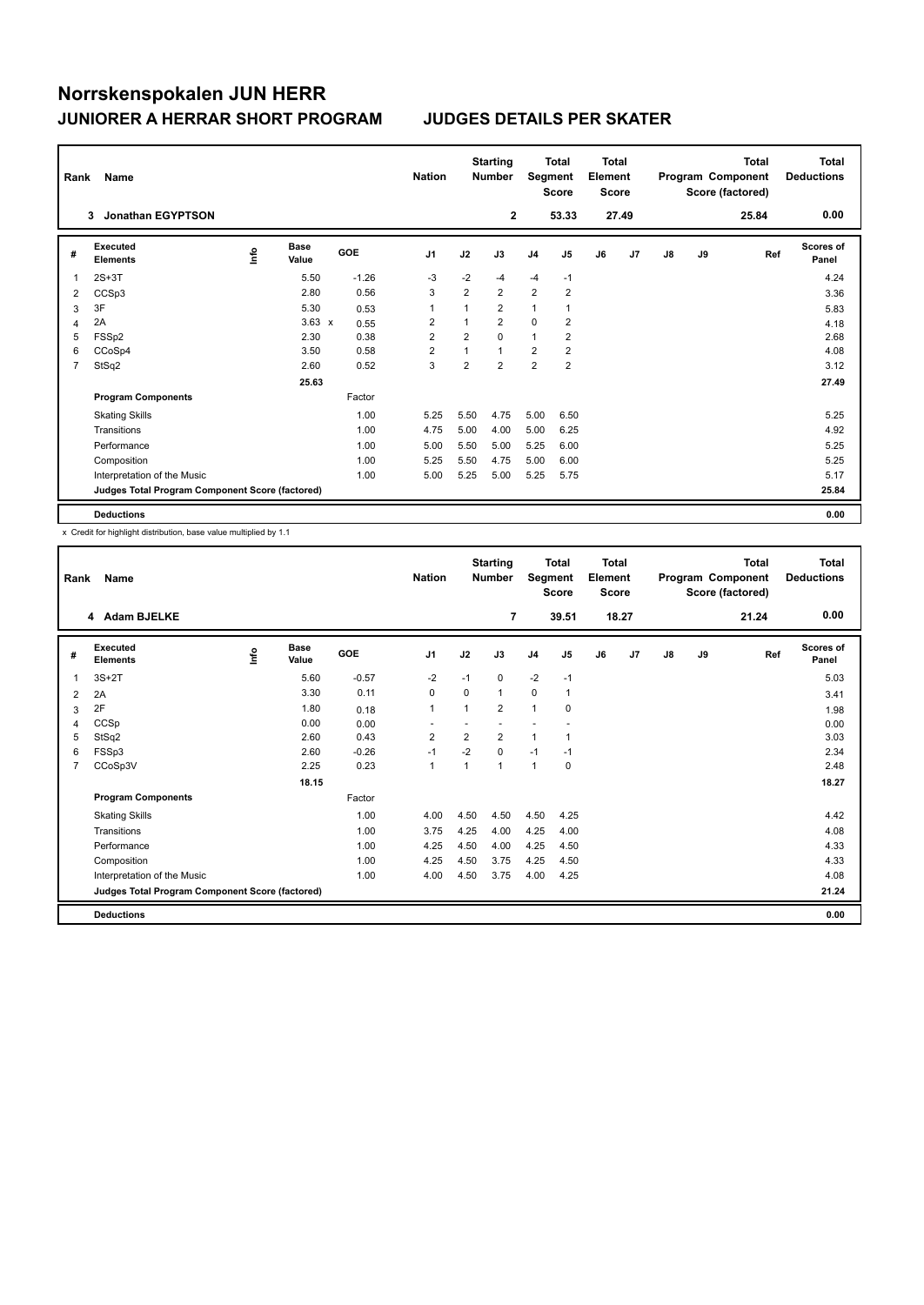| Rank | Name                                            |         |                      |            | <b>Nation</b>  |              | <b>Starting</b><br><b>Number</b> | Segment        | Total<br><b>Score</b> | <b>Total</b><br>Element<br><b>Score</b> |       |               |    | <b>Total</b><br>Program Component<br>Score (factored) | <b>Total</b><br><b>Deductions</b> |
|------|-------------------------------------------------|---------|----------------------|------------|----------------|--------------|----------------------------------|----------------|-----------------------|-----------------------------------------|-------|---------------|----|-------------------------------------------------------|-----------------------------------|
|      | <b>Hugo BOSTEDT</b><br>5.                       |         |                      |            |                |              | 1                                |                | 35.65                 |                                         | 15.40 |               |    | 20.25                                                 | 0.00                              |
| #    | <b>Executed</b><br><b>Elements</b>              | lnfo    | <b>Base</b><br>Value | <b>GOE</b> | J <sub>1</sub> | J2           | J3                               | J <sub>4</sub> | J5                    | J6                                      | J7    | $\mathsf{J}8$ | J9 | Ref                                                   | Scores of<br>Panel                |
| 1    | 3S<+COMBO+2T*                                   | $\star$ | 3.44                 | $-1.72$    | $-5$           | $-5$         | $-5$                             | $-5$           | $-5$                  |                                         |       |               |    |                                                       | 1.72                              |
| 2    | 2A                                              |         | 3.30                 | $-0.11$    | $\Omega$       | $\Omega$     | $-2$                             | $-1$           | 0                     |                                         |       |               |    |                                                       | 3.19                              |
| 3    | CCSp2                                           |         | 2.30                 | $-0.31$    | 0              | $-2$         | $-2$                             | $-2$           | 0                     |                                         |       |               |    |                                                       | 1.99                              |
| 4    | 2F                                              |         | 1.80                 | $-0.06$    | 1              | 0            | $-1$                             | $\mathbf 0$    | $-1$                  |                                         |       |               |    |                                                       | 1.74                              |
| 5    | FSSp3                                           |         | 2.60                 | 0.26       | $\overline{1}$ | 1            | $\overline{2}$                   | $\mathbf{1}$   | 0                     |                                         |       |               |    |                                                       | 2.86                              |
| 6    | CCoSp2                                          |         | 2.50                 | $-0.58$    | $-1$           | $-2$         | $-3$                             | $-4$           | $-2$                  |                                         |       |               |    |                                                       | 1.92                              |
| 7    | StSq1                                           |         | 1.80                 | 0.18       | $\mathbf{1}$   | $\mathbf{1}$ | 1                                | 1              | $\mathbf{1}$          |                                         |       |               |    |                                                       | 1.98                              |
|      |                                                 |         | 17.74                |            |                |              |                                  |                |                       |                                         |       |               |    |                                                       | 15.40                             |
|      | <b>Program Components</b>                       |         |                      | Factor     |                |              |                                  |                |                       |                                         |       |               |    |                                                       |                                   |
|      | <b>Skating Skills</b>                           |         |                      | 1.00       | 4.25           | 4.25         | 4.25                             | 4.25           | 4.50                  |                                         |       |               |    |                                                       | 4.25                              |
|      | Transitions                                     |         |                      | 1.00       | 4.00           | 3.75         | 3.50                             | 3.75           | 4.25                  |                                         |       |               |    |                                                       | 3.83                              |
|      | Performance                                     |         |                      | 1.00       | 4.00           | 4.00         | 4.00                             | 4.00           | 4.25                  |                                         |       |               |    |                                                       | 4.00                              |
|      | Composition                                     |         |                      | 1.00       | 4.25           | 4.25         | 3.75                             | 4.00           | 4.50                  |                                         |       |               |    |                                                       | 4.17                              |
|      | Interpretation of the Music                     |         |                      | 1.00       | 4.00           | 4.00         | 3.50                             | 4.00           | 4.25                  |                                         |       |               |    |                                                       | 4.00                              |
|      | Judges Total Program Component Score (factored) |         |                      |            |                |              |                                  |                |                       |                                         |       |               |    |                                                       | 20.25                             |
|      | <b>Deductions</b>                               |         |                      |            |                |              |                                  |                |                       |                                         |       |               |    |                                                       | 0.00                              |

< Under-rotated jump \* Invalid element

| Rank           | Name                                            |         |                      |            | <b>Nation</b>            |                | <b>Starting</b><br><b>Number</b> | Segment        | <b>Total</b><br><b>Score</b> | Total<br>Element<br><b>Score</b> |       |               |    | <b>Total</b><br>Program Component<br>Score (factored) | <b>Total</b><br><b>Deductions</b> |
|----------------|-------------------------------------------------|---------|----------------------|------------|--------------------------|----------------|----------------------------------|----------------|------------------------------|----------------------------------|-------|---------------|----|-------------------------------------------------------|-----------------------------------|
|                | <b>Erik PELLNOR</b><br>6                        |         |                      |            |                          |                | 5                                |                | 35.42                        |                                  | 13.34 |               |    | 23.08                                                 | $-1.00$                           |
| #              | Executed<br><b>Elements</b>                     | lnfo    | <b>Base</b><br>Value | <b>GOE</b> | J1                       | J2             | J3                               | J <sub>4</sub> | J5                           | J6                               | J7    | $\mathsf{J}8$ | J9 | Ref                                                   | <b>Scores of</b><br>Panel         |
| 1              | $3F$ $\leq$                                     | $\prec$ | 4.24                 | $-2.12$    | $-5$                     | $-5$           | $-5$                             | $-5$           | $-5$                         |                                  |       |               |    |                                                       | 2.12                              |
| 2              | $2S+1T*$                                        | $\star$ | 1.30                 | $-0.65$    | $-5$                     | $-5$           | $-5$                             | $-5$           | $-5$                         |                                  |       |               |    |                                                       | 0.65                              |
| 3              | CCSp1                                           |         | 2.00                 | $-0.20$    | 0                        | $-1$           | 0                                | $-3$           | $-2$                         |                                  |       |               |    |                                                       | 1.80                              |
| 4              | FSSp2                                           |         | 2.30                 | $-0.15$    | 0                        | $-1$           | $-1$                             | 0              | $-1$                         |                                  |       |               |    |                                                       | 2.15                              |
| 5              | $1A^*$                                          | $\star$ | $0.00 \times$        | 0.00       | $\overline{\phantom{a}}$ |                | $\overline{\phantom{a}}$         | ٠              |                              |                                  |       |               |    |                                                       | 0.00                              |
| 6              | CCoSp3                                          |         | 3.00                 | 0.50       | 1                        | $\overline{2}$ | $-5$                             | $\overline{2}$ | $\overline{\mathbf{c}}$      |                                  |       |               |    |                                                       | 3.50                              |
| $\overline{7}$ | StSq2                                           |         | 2.60                 | 0.52       | $\overline{2}$           | $\overline{2}$ | $\overline{2}$                   | $\overline{2}$ | 1                            |                                  |       |               |    |                                                       | 3.12                              |
|                |                                                 |         | 15.44                |            |                          |                |                                  |                |                              |                                  |       |               |    |                                                       | 13.34                             |
|                | <b>Program Components</b>                       |         |                      | Factor     |                          |                |                                  |                |                              |                                  |       |               |    |                                                       |                                   |
|                | <b>Skating Skills</b>                           |         |                      | 1.00       | 4.75                     | 5.00           | 4.00                             | 5.00           | 5.25                         |                                  |       |               |    |                                                       | 4.92                              |
|                | Transitions                                     |         |                      | 1.00       | 4.25                     | 4.75           | 3.50                             | 4.75           | 4.75                         |                                  |       |               |    |                                                       | 4.58                              |
|                | Performance                                     |         |                      | 1.00       | 4.50                     | 5.25           | 3.75                             | 4.75           | 3.50                         |                                  |       |               |    |                                                       | 4.33                              |
|                | Composition                                     |         |                      | 1.00       | 4.75                     | 5.25           | 4.25                             | 5.00           | 4.50                         |                                  |       |               |    |                                                       | 4.75                              |
|                | Interpretation of the Music                     |         |                      | 1.00       | 4.00                     | 5.00           | 4.00                             | 5.25           | 4.50                         |                                  |       |               |    |                                                       | 4.50                              |
|                | Judges Total Program Component Score (factored) |         |                      |            |                          |                |                                  |                |                              |                                  |       |               |    |                                                       | 23.08                             |
|                | <b>Deductions</b>                               |         | Falls:               | $-1.00$    |                          |                |                                  |                |                              |                                  |       |               |    |                                                       | $-1.00$                           |

< Under-rotated jump \* Invalid element x Credit for highlight distribution, base value multiplied by 1.1 ! Not clear edge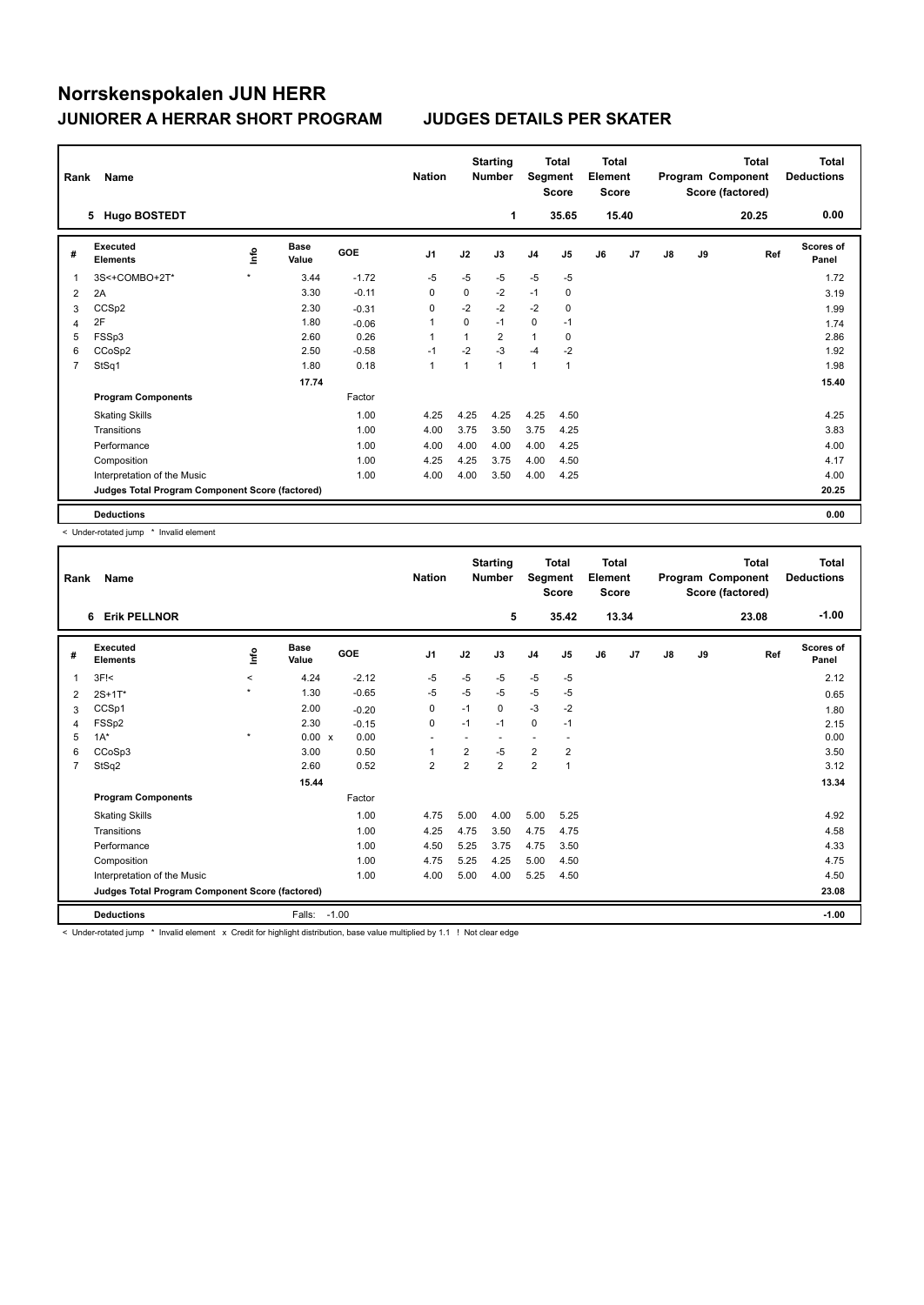| Rank | Name                                            |         |                      |            | <b>Nation</b>  |              | <b>Starting</b><br><b>Number</b> | Segment        | <b>Total</b><br><b>Score</b> | <b>Total</b><br>Element<br><b>Score</b> |       |    |    | Total<br>Program Component<br>Score (factored) | <b>Total</b><br><b>Deductions</b> |
|------|-------------------------------------------------|---------|----------------------|------------|----------------|--------------|----------------------------------|----------------|------------------------------|-----------------------------------------|-------|----|----|------------------------------------------------|-----------------------------------|
|      | <b>Nels IREHOLM</b><br>7                        |         |                      |            |                |              | 4                                |                | 32.87                        |                                         | 13.70 |    |    | 20.17                                          | $-1.00$                           |
| #    | Executed<br><b>Elements</b>                     | ١nfo    | <b>Base</b><br>Value | <b>GOE</b> | J <sub>1</sub> | J2           | J3                               | J <sub>4</sub> | J5                           | J6                                      | J7    | J8 | J9 | Ref                                            | <b>Scores of</b><br>Panel         |
| 1    | 3Lz+COMBO                                       |         | 5.90                 | $-2.95$    | $-5$           | $-5$         | $-5$                             | $-5$           | $-5$                         |                                         |       |    |    |                                                | 2.95                              |
| 2    | FSSp2                                           |         | 2.30                 | 0.31       | $\mathbf{1}$   | $\mathbf{1}$ | 2                                | $\mathbf{1}$   | $\overline{2}$               |                                         |       |    |    |                                                | 2.61                              |
| 3    | $1F^*$                                          | $\star$ | 0.00                 | 0.00       |                |              |                                  |                |                              |                                         |       |    |    |                                                | 0.00                              |
| 4    | CCoSp3V                                         |         | 2.25                 | $-0.38$    | 0              | $-2$         | $-3$                             | $-1$           | $-2$                         |                                         |       |    |    |                                                | 1.87                              |
| 5    | StSq3                                           |         | 3.30                 | 0.33       | -1             | $\mathbf{1}$ | 1                                | 0              | 1                            |                                         |       |    |    |                                                | 3.63                              |
| 6    | 2A                                              |         | $3.63 \times$        | $-0.99$    | $-3$           | $-2$         | $-3$                             | $-3$           | -3                           |                                         |       |    |    |                                                | 2.64                              |
| 7    | CCSp                                            |         | 0.00                 | 0.00       |                |              |                                  |                |                              |                                         |       |    |    |                                                | 0.00                              |
|      |                                                 |         | 17.38                |            |                |              |                                  |                |                              |                                         |       |    |    |                                                | 13.70                             |
|      | <b>Program Components</b>                       |         |                      | Factor     |                |              |                                  |                |                              |                                         |       |    |    |                                                |                                   |
|      | <b>Skating Skills</b>                           |         |                      | 1.00       | 4.50           | 4.75         | 4.00                             | 4.25           | 4.50                         |                                         |       |    |    |                                                | 4.42                              |
|      | Transitions                                     |         |                      | 1.00       | 4.00           | 4.00         | 3.50                             | 3.75           | 4.25                         |                                         |       |    |    |                                                | 3.92                              |
|      | Performance                                     |         |                      | 1.00       | 4.25           | 4.25         | 3.50                             | 3.75           | 3.50                         |                                         |       |    |    |                                                | 3.83                              |
|      | Composition                                     |         |                      | 1.00       | 4.50           | 4.50         | 3.25                             | 4.00           | 4.00                         |                                         |       |    |    |                                                | 4.17                              |
|      | Interpretation of the Music                     |         |                      | 1.00       | 4.00           | 4.25         | 3.25                             | 4.00           | 3.50                         |                                         |       |    |    |                                                | 3.83                              |
|      | Judges Total Program Component Score (factored) |         |                      |            |                |              |                                  |                |                              |                                         |       |    |    |                                                | 20.17                             |
|      | <b>Deductions</b>                               |         | Falls:               | $-1.00$    |                |              |                                  |                |                              |                                         |       |    |    |                                                | $-1.00$                           |

\* Invalid element x Credit for highlight distribution, base value multiplied by 1.1

| Rank           | Name                                            |      |                      |         | <b>Nation</b>            |          | <b>Starting</b><br><b>Number</b> | Segment        | <b>Total</b><br><b>Score</b> | Total<br>Element<br><b>Score</b> |       |    |    | <b>Total</b><br>Program Component<br>Score (factored) | <b>Total</b><br><b>Deductions</b> |
|----------------|-------------------------------------------------|------|----------------------|---------|--------------------------|----------|----------------------------------|----------------|------------------------------|----------------------------------|-------|----|----|-------------------------------------------------------|-----------------------------------|
|                | <b>Liam GAO</b><br>8                            |      |                      |         |                          |          | 3                                |                | 29.07                        |                                  | 11.65 |    |    | 18.42                                                 | $-1.00$                           |
| #              | <b>Executed</b><br><b>Elements</b>              | lnfo | <b>Base</b><br>Value | GOE     | J <sub>1</sub>           | J2       | J3                               | J <sub>4</sub> | J5                           | J6                               | J7    | J8 | J9 | Ref                                                   | <b>Scores of</b><br>Panel         |
| -1             | $3S < +2T$                                      | <<   | 2.34                 | $-0.65$ | -5                       | $-5$     | $-5$                             | $-5$           | $-5$                         |                                  |       |    |    |                                                       | 1.69                              |
| 2              | 2A<<                                            | <<   | 1.10                 | $-0.55$ | $-5$                     | $-5$     | $-5$                             | $-5$           | $-5$                         |                                  |       |    |    |                                                       | 0.55                              |
| 3              | FSSp                                            |      | 0.00                 | 0.00    | $\overline{\phantom{a}}$ |          |                                  |                |                              |                                  |       |    |    |                                                       | 0.00                              |
| 4              | 2F                                              |      | 1.80                 | 0.12    | 1                        | 1        | 0                                | $\mathbf{1}$   | 0                            |                                  |       |    |    |                                                       | 1.92                              |
| 5              | CCSp2                                           |      | 2.30                 | 0.00    | $-1$                     | $\Omega$ | 0                                | $\Omega$       | $\Omega$                     |                                  |       |    |    |                                                       | 2.30                              |
| 6              | StSq2                                           |      | 2.60                 | 0.26    | $\mathbf{1}$             | $\Omega$ | 1                                | $\mathbf{1}$   | 1                            |                                  |       |    |    |                                                       | 2.86                              |
| $\overline{7}$ | CCoSp2                                          |      | 2.50                 | $-0.17$ | $-1$                     | $-3$     | 0                                | 0              | $-1$                         |                                  |       |    |    |                                                       | 2.33                              |
|                |                                                 |      | 12.64                |         |                          |          |                                  |                |                              |                                  |       |    |    |                                                       | 11.65                             |
|                | <b>Program Components</b>                       |      |                      | Factor  |                          |          |                                  |                |                              |                                  |       |    |    |                                                       |                                   |
|                | <b>Skating Skills</b>                           |      |                      | 1.00    | 3.75                     | 3.75     | 3.00                             | 4.00           | 3.75                         |                                  |       |    |    |                                                       | 3.75                              |
|                | Transitions                                     |      |                      | 1.00    | 3.25                     | 3.50     | 3.00                             | 4.00           | 3.50                         |                                  |       |    |    |                                                       | 3.42                              |
|                | Performance                                     |      |                      | 1.00    | 3.50                     | 4.00     | 3.50                             | 4.25           | 3.25                         |                                  |       |    |    |                                                       | 3.67                              |
|                | Composition                                     |      |                      | 1.00    | 3.25                     | 4.00     | 3.50                             | 4.00           | 4.00                         |                                  |       |    |    |                                                       | 3.83                              |
|                | Interpretation of the Music                     |      |                      | 1.00    | 3.00                     | 4.00     | 3.25                             | 4.00           | 4.00                         |                                  |       |    |    |                                                       | 3.75                              |
|                | Judges Total Program Component Score (factored) |      |                      |         |                          |          |                                  |                |                              |                                  |       |    |    |                                                       | 18.42                             |
|                | <b>Deductions</b>                               |      | Falls:               | $-1.00$ |                          |          |                                  |                |                              |                                  |       |    |    |                                                       | $-1.00$                           |

< Under-rotated jump << Downgraded jump